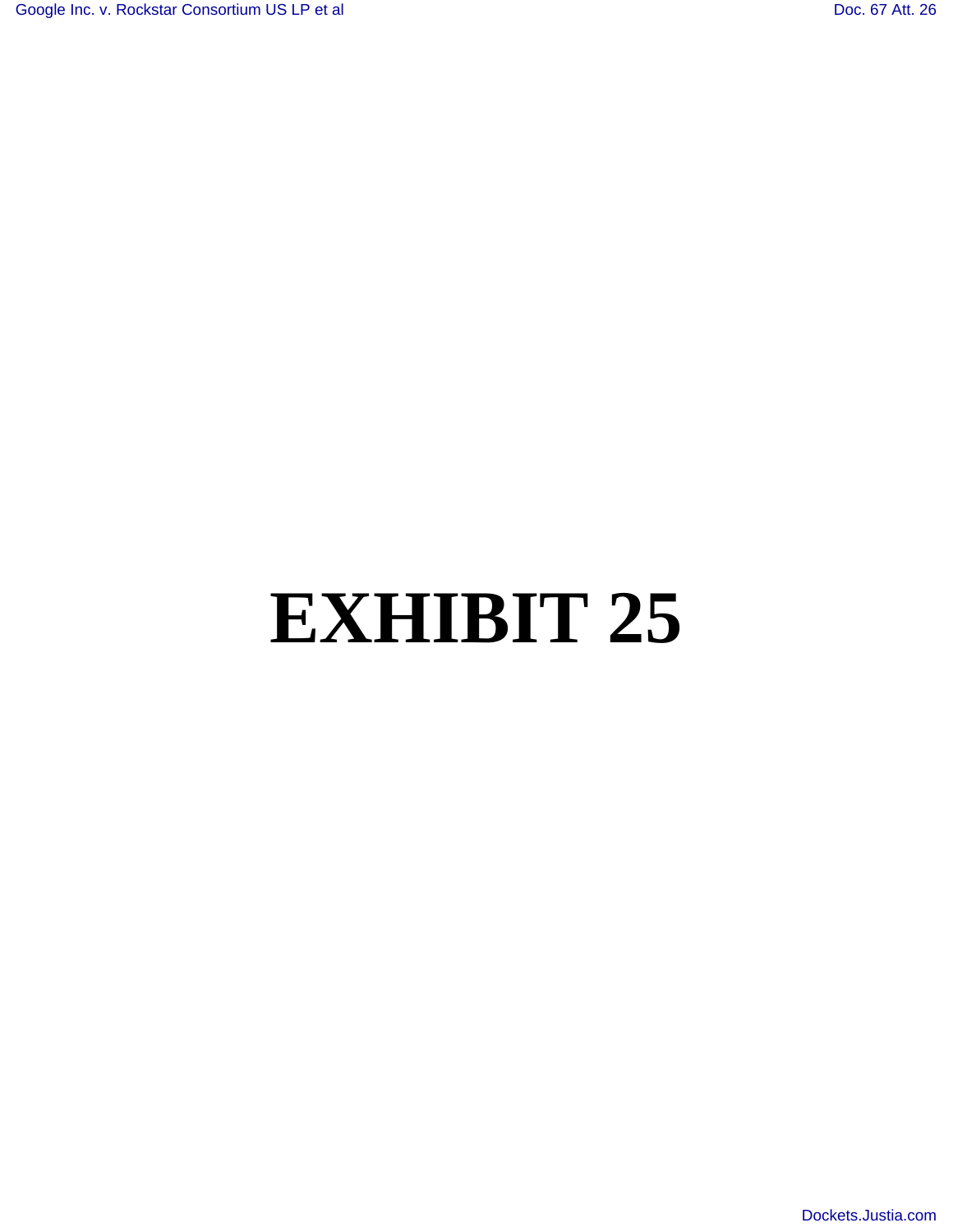

## **Samsung Careers Samsung Careers Sign In**

**Careers** 

```
Search Jobs
```


## **Search Jobs**

Start your search for a new, exciting career with Samsung here

**Register**

| <b>Keyword</b> | Android                               |                                                                                                               | Hide▲                  |
|----------------|---------------------------------------|---------------------------------------------------------------------------------------------------------------|------------------------|
|                | <b>Job Category</b>                   | Select                                                                                                        |                        |
|                | Region                                | Select                                                                                                        |                        |
|                | Country                               | <b>North America</b><br>Select                                                                                |                        |
|                | <b>State</b>                          | <b>United States</b><br>Select                                                                                |                        |
|                | Job Type                              | <b>Texas</b><br>$\Box$ Regular Full-Time<br>$\Box$ Intern/Coop/Apprentice<br>$\Box$ Temporary/Contract        |                        |
|                | <b>Date Posted</b>                    | $\circ$ 1 day $\circ$ 7 days $\circ$ 15 days<br>$\circ$ All<br>$\degree$ 30 days                              |                        |
|                |                                       |                                                                                                               | Search<br><b>Clear</b> |
| 17 Jobs        |                                       |                                                                                                               | 20 views               |
|                |                                       |                                                                                                               |                        |
| Texas          | <b>Service, Regular Full-Time</b>     | QA Engineer (Device Quality Management) (Multiple) (204753)                                                   | Mar 17, 2014           |
| Texas          | <b>Sr. QA Engineer (107866)</b>       | R&D Support, Regular Full-Time, Travel Required None                                                          | Feb 18, 2014           |
| Texas          | Management Support, Regular Full-Time | Director of Technology Planning- Software & Sensor (107831)                                                   | Feb 19, 2014           |
| Texas          | Sr Engineer III (107776)              | R&D Support, Regular Full-Time, Travel Required None                                                          | Feb 6, 2014            |
| Texas          |                                       | <b>Principal Engineer-Computer Vision (107775)</b><br>R&D Management, Regular Full-Time, Travel Required None | Feb 6, 2014            |